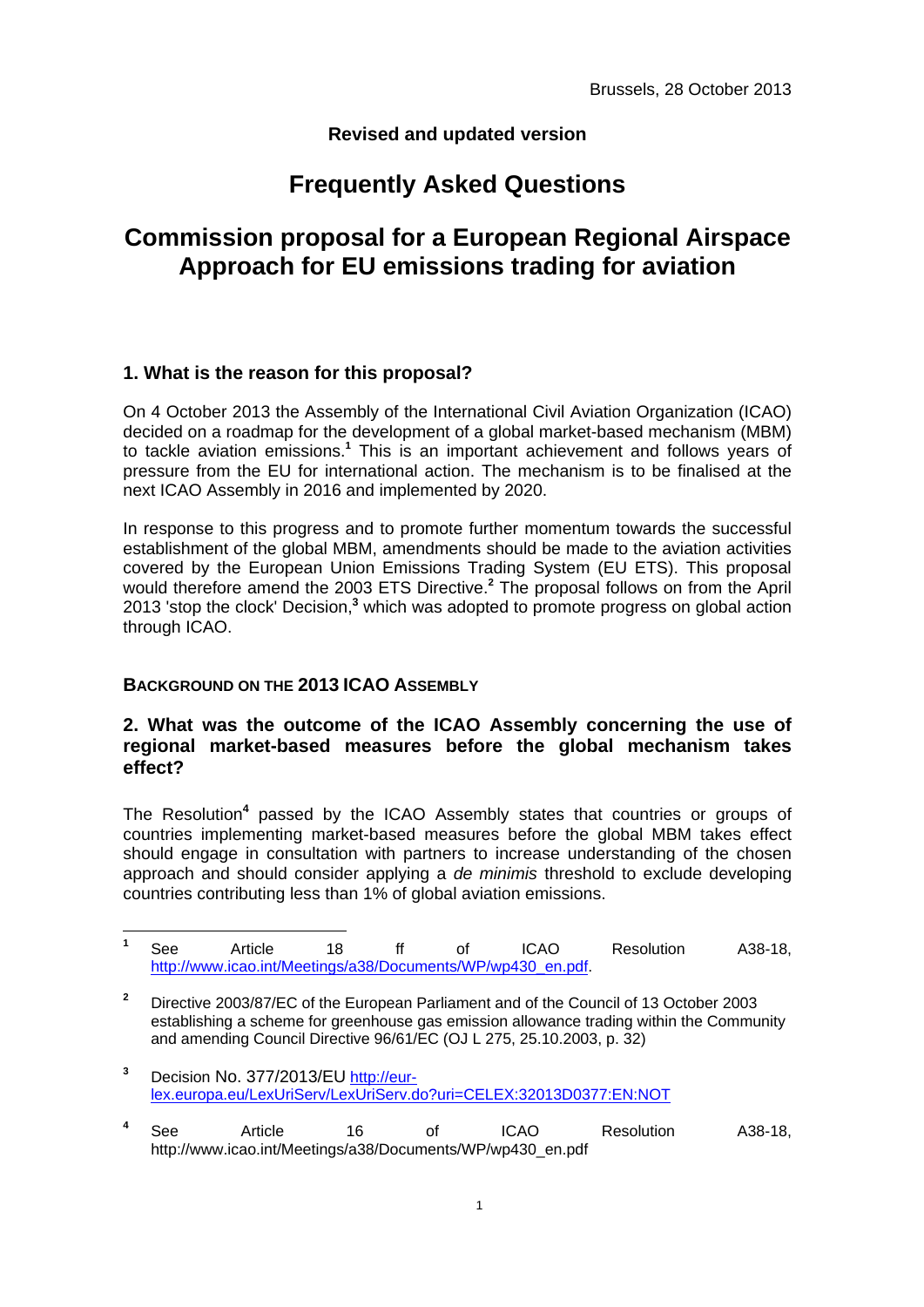The EU and several other major aviation countries voted against this part of the text, and as in 2007 and 2010 the European Civil Aviation Conference (ECAC) States reaffirmed States' sovereign rights to regulate and take appropriate measures to mitigate aviation emissions.

## **3. Does the ICAO Resolution cover further aspects such as aspirational goals?**

As in 2010, the ICAO Assembly confirmed a global aspirational goal to limit international aviation emissions at 2020 levels ('Carbon neutral growth'). In addition it confirmed that a comprehensive package of measures for tackling the climate change impact of international civil aviation is necessary, including technological and operational measures and sustainable alternative jet fuels, in addition to market based measures such as emissions trading.

Other important decisions were taken with respect to addressing the wider environmental impacts of aviation. These include endorsement of a more stringent international technical standard for aircraft noise, and moving forward with a programme of technical work on new standards for  $CO<sub>2</sub>$  and particulates emitted by aircraft.

### **4. Will the EU submit reservations on the ICAO Resolution?**

In line with its longstanding positions, the EU signalled its intention to submit formal reservations on the following parts of the Resolution:

- the ambition level of aspirational goals;
- the totality of the amended framework language on use of national and regional MBMs;
- the inclusion of a reference to the UNFCCC principle of 'common but differentiated responsibilities and respective capabilities' in the annex, which contains a list of guiding principles for MBMs.

The reservation text will be available at: http://ec.europa.eu/clima/policies/transport/aviation/documentation\_en.htm

#### **LEGISLATIVE PROCEDURE**

#### **5. When might the Commission's proposal be agreed?**

The Commission's proposal involves legislation to be adopted through the co-decision procedure, which requires approval by the European Parliament and the Council. As with this year's decision to 'stop the clock,' it is important that the new proposal is agreed swiftly so it is in place in time before the deadline for the next surrendering of allowances due by 30 April 2014. The Commission would therefore like it to be agreed by March 2014.

#### **6. Does the legislation require transposition into national law?**

The proposal requires Member States to adopt and publish the necessary laws, regulations and administrative provisions within three months from its entry into force.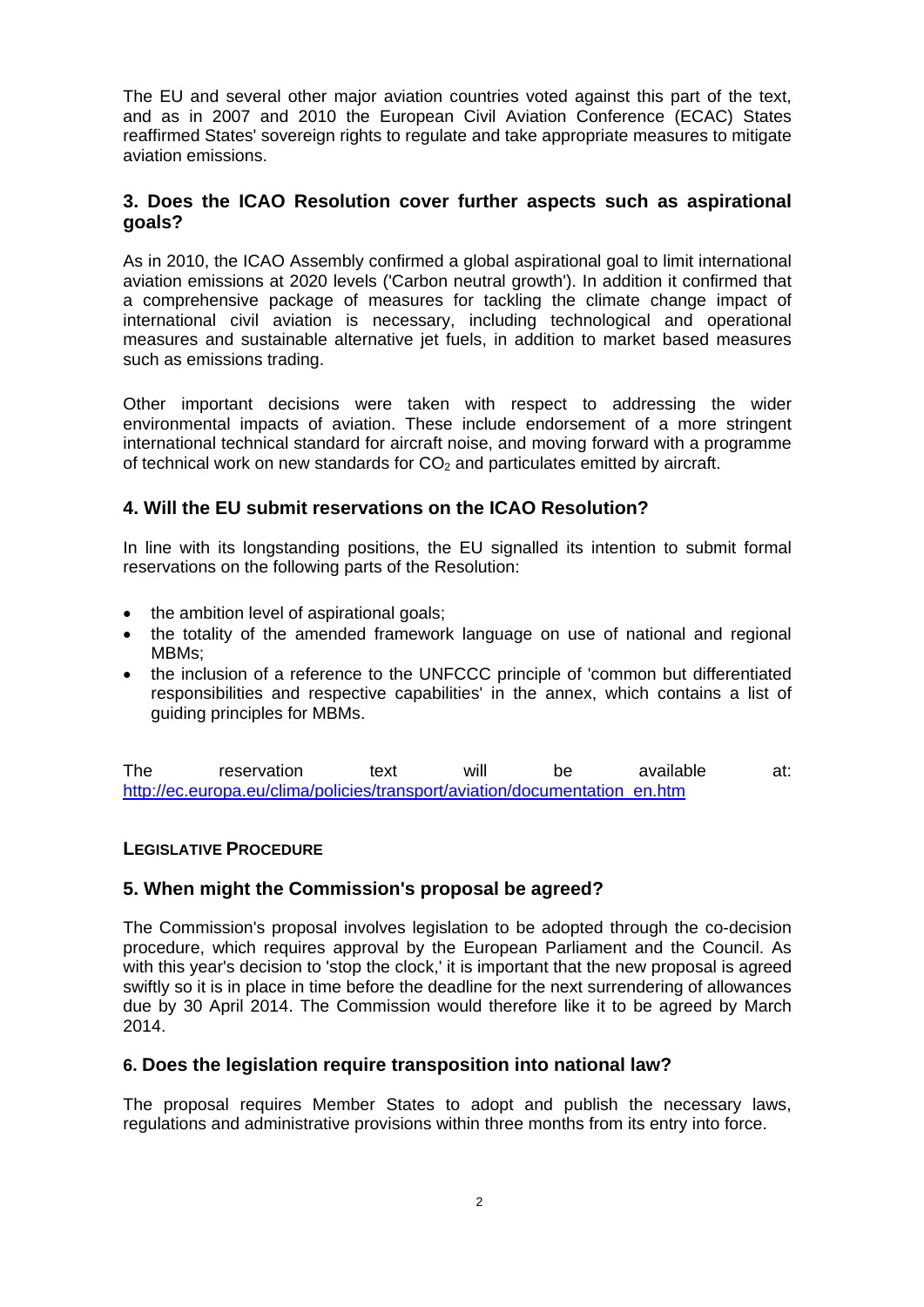#### **GEOGRAPHICAL SCOPE OF THE PROPOSAL**

#### **7. What is the geographical scope of the proposal?**

Concerning the period 2014 to 2020, the Commission proposes that the EU ETS would continue to fully cover emissions from all flights between airports in the European Economic Area (EEA), including flights between airports in the EEA and airports in outermost regions of the EEA**<sup>5</sup>** .

In addition, flights between the EEA and third countries would generally be covered in proportion to the distance travelled within the European region. This proportion would cover the distance from 12 nautical miles from the furthest point on the outer coastline of an EEA territory to the EEA aerodrome of departure or arrival, with the exception of intermediate distances over third countries or sea areas between EEA Member States' territories that exceed 400 nautical miles.

*Please note that, as explained in question 11, a special exemption is proposed for 2013 emissions from flights to and from third countries.* 

To accommodate the special circumstances of developing countries, it is proposed that flights between the EEA and least developed countries, low-income countries, and lower-middle income countries which benefit from the EU's Generalised System of Preferences<sup>6</sup> and have a share of less than 1 % in international aviation activity be fully exempted from the EU ETS.

*Please see also question 9; and Annex 5 for the provisional list of the countries to/from which routes would benefit from this exemption.* 

Emissions from flights between airports in outermost regions and third countries, and emissions from flights between airports in the EEA and EEA Member countries' overseas countries and territories**<sup>7</sup>** , which are not part of the EEA, would not be covered.

*The first table in Annex 1 provides an overview of the emissions coverage for all different types of flights for the period from 2014 to 2020.* 

*See Annex 2 for a list of the outermost regions of the EEA and Annex 3 for a list of the overseas countries and territories of EEA Member countries.* 

#### **8. In which ways do compliance obligations change for flights to and from third countries?**

Flights on routes between the EEA and third countries would be covered only for the distance travelled within the EEA.

The proportional coverage for flights to and from third countries would include emissions over land and adjacent sea areas between EEA countries (English Channel, Irish Sea, North Sea, Baltic Sea, Mediterranean Sea, etc).

 **5** See Article 349 of the Treaty on the Functioning of the European Union (TFEU) for a list of the outermost regions of the EU and Annex 2 for a complete list of the outermost regions of the EEA.

**<sup>6</sup>** In accordance with Regulation (EU) No 978/2012

**<sup>7</sup>** See Annex 3 for a list of the overseas' countries and territories of EEA Member countries.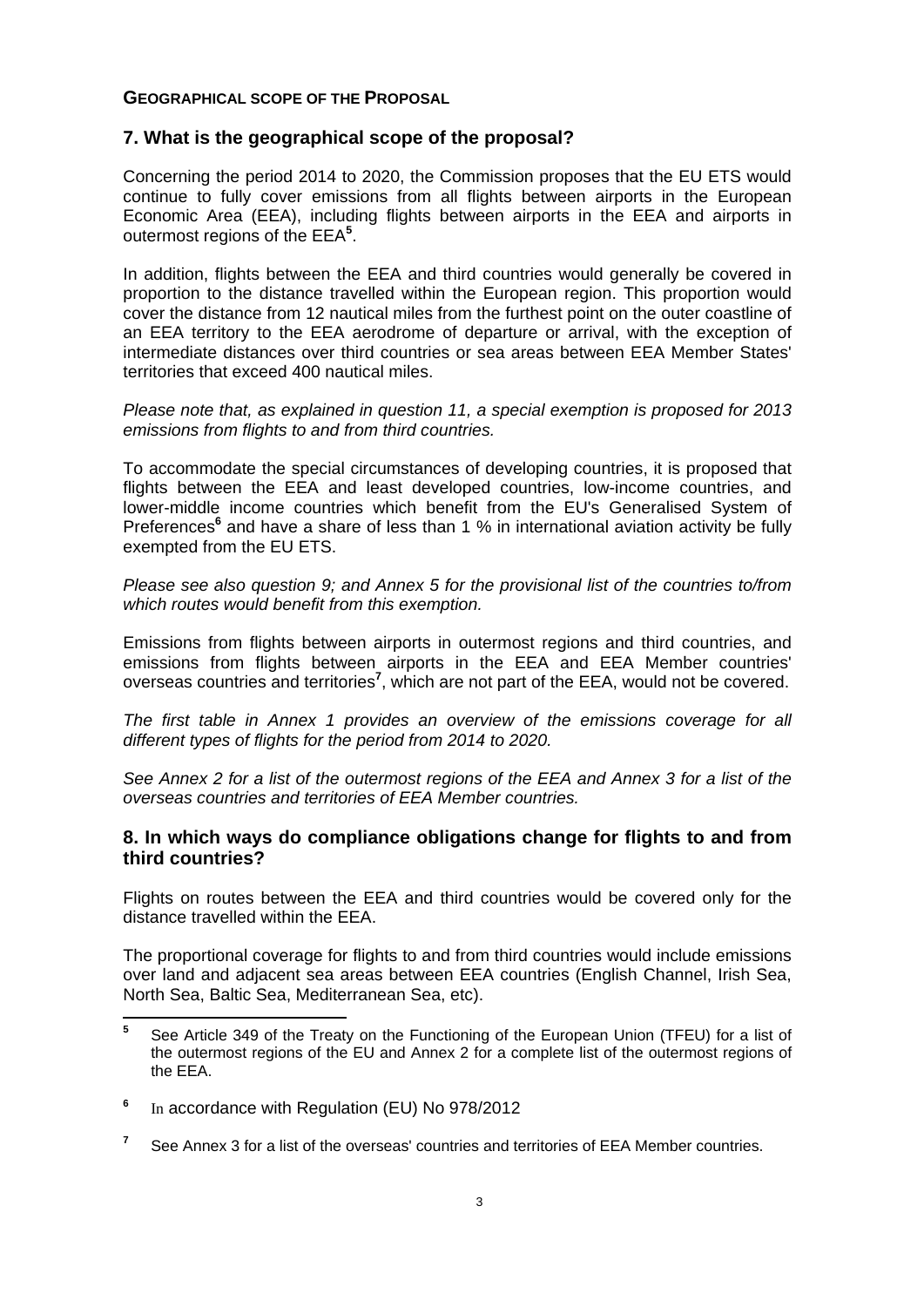However, it would exclude emissions over:

- Any third country area (Switzerland, Kaliningrad, Serbia, Bosnia and Herzegovina, Montenegro, Albania);
- Further sea areas between Iceland and other EEA Member States; the Azores and EEA Member States including mainland Portugal; Canary Islands and EEA Member States including mainland Spain;
- Sea areas between mainland Europe and dependencies and territories, and over those dependencies and territories (e.g. Greenland and the seas between Greenland and mainland Europe, Faroe Islands and the seas between them and mainland Europe).

This approach would limit coverage to the emissions that take place within the EEA and give equal treatment to flights over the regional European area whether they come from an EEA aerodrome or a third country.

Furthermore, emissions from flights between the outermost regions of the EEA and countries outside the EEA would be fully exempted.

*Annex 4 illustrates the coverage of third country flights.* 

### **9. Are there additional exemptions for flights on routes to and from 'developing states'?**

Without prejudice to the global market-based measure that will apply from 2020, emissions from flights to and from countries which are developing countries and whose share of total revenue ton kilometres of international civil aviation activities is less than 1% would be exempted for the period 2014 to 2020. Countries considered to be developing for the purposes of this proposal are those which, when the proposal is adopted, benefit from the Generalised System of Preferences**<sup>8</sup>** for access to the Union market

It is important to note that this exemption applies only to flights on routes to and from these countries and is NOT a general exemption for operators from these countries. It means that, irrespective of their nationality, all airlines operating on routes to and from these countries will benefit from this exemption.

*See Annex 5 for the provisional list of countries to/from which it is proposed that routes be exempted from the EU ETS for 2014 to 2020.* 

### **10. What are the changes for the period from 2014 to 2020 compared to obligations for 2012 emissions?**

There are the following changes compared to the coverage of 2012 emissions:

• Flights to and from third countries are covered in proportion to their distance travelled within the European Regional Airspace (with the exception of flights to and from least developed countries and low income countries, which remain fully exempted).

 $\overline{a}$ **<sup>8</sup>** in accordance with Regulation (EU) No 978/2012 of the European Parliament and of the Council.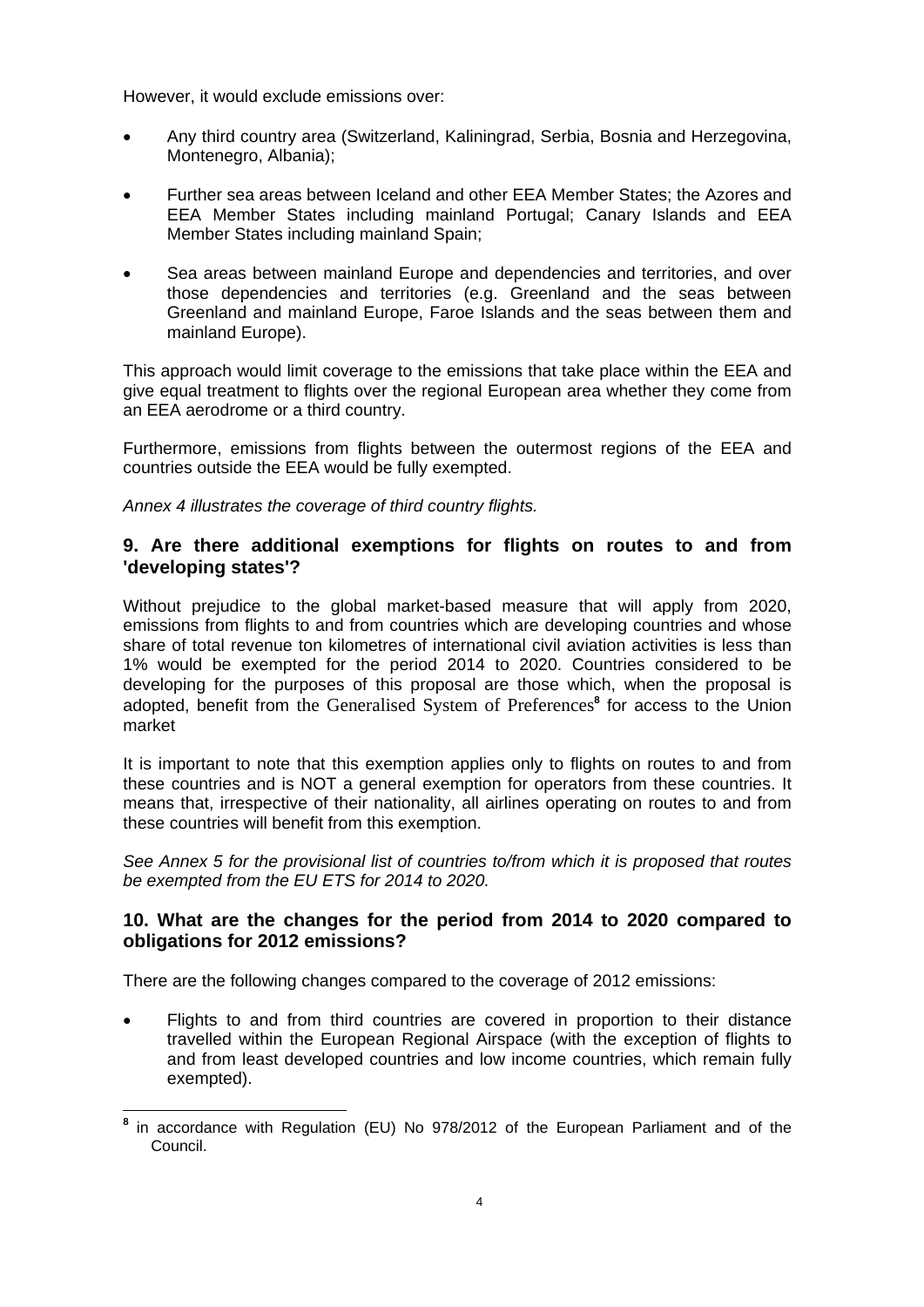- Flights to and from Switzerland are only covered in proportion to their distance travelled within the European Regional Airspace.
- Flights to and from overseas countries and territories of EEA member countries are fully exempted.
- Aircraft operators no longer have the possibility to 'participate' voluntarily in the full scope of the EU ETS.

#### **GEOGRAPHICAL SCOPE FOR 2013 EMISSIONS**

#### **11. Are there special exemptions for 2013 emissions?**

Emissions from flights operated in 2013 to and from third countries are fully exempted from the EU ETS.

*The second table in Annex 1 shows the emissions coverage for 2013.*

#### **12. Why are flights to and from third countries fully exempted for 2013 emissions?**

Implementation of the proposed amendment will require some adjustment to calculations regarding reporting of emissions, free allocation and auctioning shares (see following sections) which will need to correspond to the new scope of traffic covered. To implement these adjustments and ensure the necessary technical preparations are duly completed, it is proposed that 2013 emissions from flights to and from third countries be fully exempted.

This also means that the ETS would not apply to third country traffic retroactively for the year during which the ICAO negotiations on the global MBM were on-going.

#### **13. For which flights operated in 2013 do compliance obligations remain unchanged?**

The EU ETS will continue to be enforced in full for the flights between airports in the EEA, including flights to and from outermost regions.

#### **MONITORING, REPORTING, VERIFICATION AND SURRENDERING**

#### **14. When are the next compliance dates according to the proposal?**

There will be an extraordinary two-year compliance cycle for aviation emissions from 2013 and 2014. These emissions need to be reported only by 31 March 2015 (two emission reports) and allowances to be surrendered by 30 April 2015.

Starting with emissions of 2015, the annual compliance cycle will resume.

#### **15. How should emissions be reported from third-country flights operated from 2014 to 2020?**

Aircraft operators have the choice between two different methods for emissions reporting: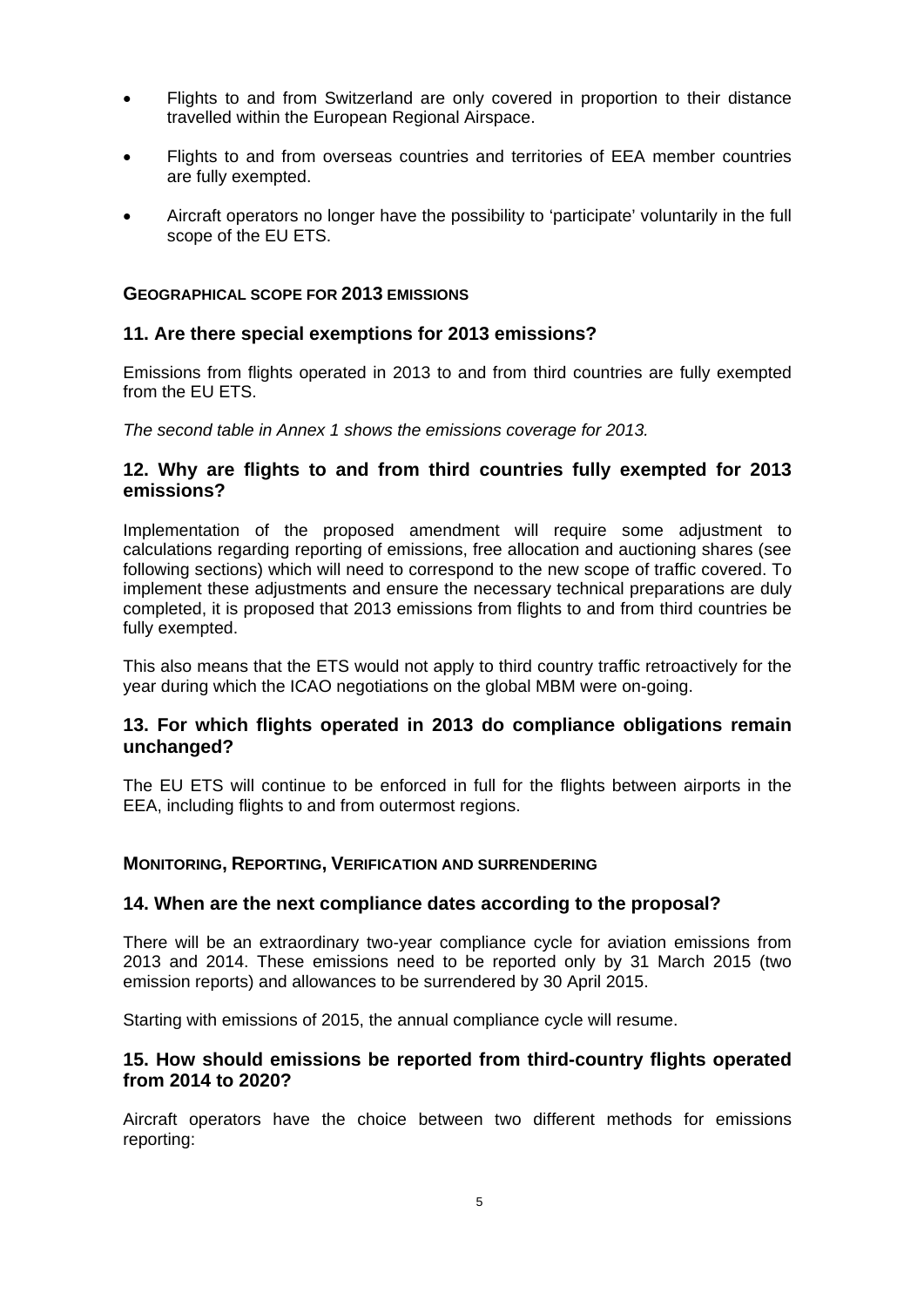#### *a) Reporting based on current MRV system*

The requirements set out in the ETS Directive<sup>9</sup> for emissions from flights to and from countries outside the EEA are considered as satisfied for 2014 to 2020 if obligations are met in respect of a certain percentage of the emissions from flights to and from airports in third countries. These percentages (hereafter 'coverage percentage') will be set out in the Annex to the amending Directive. They will be calculated by Eurocontrol on the basis of the Great Circle Distance between the main airports in the EEA and in third countries (hereafter 'total GCD'). As set out in detail in the Annex to the Commission proposal, the coverage percentage reflects that portion of the total GCD that is from not more than 12 nautical miles beyond the furthest point of the EEA coastline to the EEA airport of departure or arrival (excluding third country areas and excluding sea areas in excess of 400 nautical miles).

The process of applying percentages for flights to and from third countries is designed to be workable and pragmatic, using existing reporting categories applicable since 2010. Working on the basis of country-pairs**<sup>10</sup>** means that figures are needed for flights on the routes from each Member State to third countries. Where flights operate to multiple time zones in a third country, a percentage will be included for each timezone to which flights operate.

The template for reporting annual emissions will be updated to include these percentages. Aircraft operators will continue to insert the emissions for the full flight. The final emissions figure will cover only the percentage of the total emissions from a thirdcountry flight. That means no account is taken of the emissions not covered by that percentage. Verification of the report remains required.

#### *b) Reporting based on small emitters tool*

To provide further flexibility concerning monitoring, reporting and verification, it is proposed to offer a choice to all aircraft operators in respect of flights to and from third countries.

Regarding such flights, an aircraft operator should be able to choose not to report emissions from these flights based on the percentage of the actual total flight emissions, but instead to rely upon a determination of estimated emissions taking place within EEA Member countries from such flights that is as accurate as possible.

This calculation shall be carried out by the respective Member States' competent authority and take into account figures from the small emitters tool approved by the European Commission and populated by Eurocontrol with data from its ETS Support Facility. Calculations of emissions made in these circumstances shall be considered to be the verified emissions of third country flights operated by the aircraft operator for the

 **9** Directive 2003/87/EC of the European Parliament and of the Council of 13 October 2003 establishing a scheme for greenhouse gas emission allowance trading within the Community and amending Council Directive 96/61/EC (OJ L 275, 25.10.2003, p. 32)

**<sup>10</sup>** Country pair means that there is a single percentage for flights to each third country. This is defined based on the Great Circle Distance from the aerodrome in the relevant EEA Member countries with the highest number of flights to and from all destinations in a third country in 2012 ('the reference EEA Member countries aerodrome') to the aerodrome in the relevant third country with the highest number of flights to and from all destinations in the EEA Member countries in 2012 ('the reference third country aerodrome').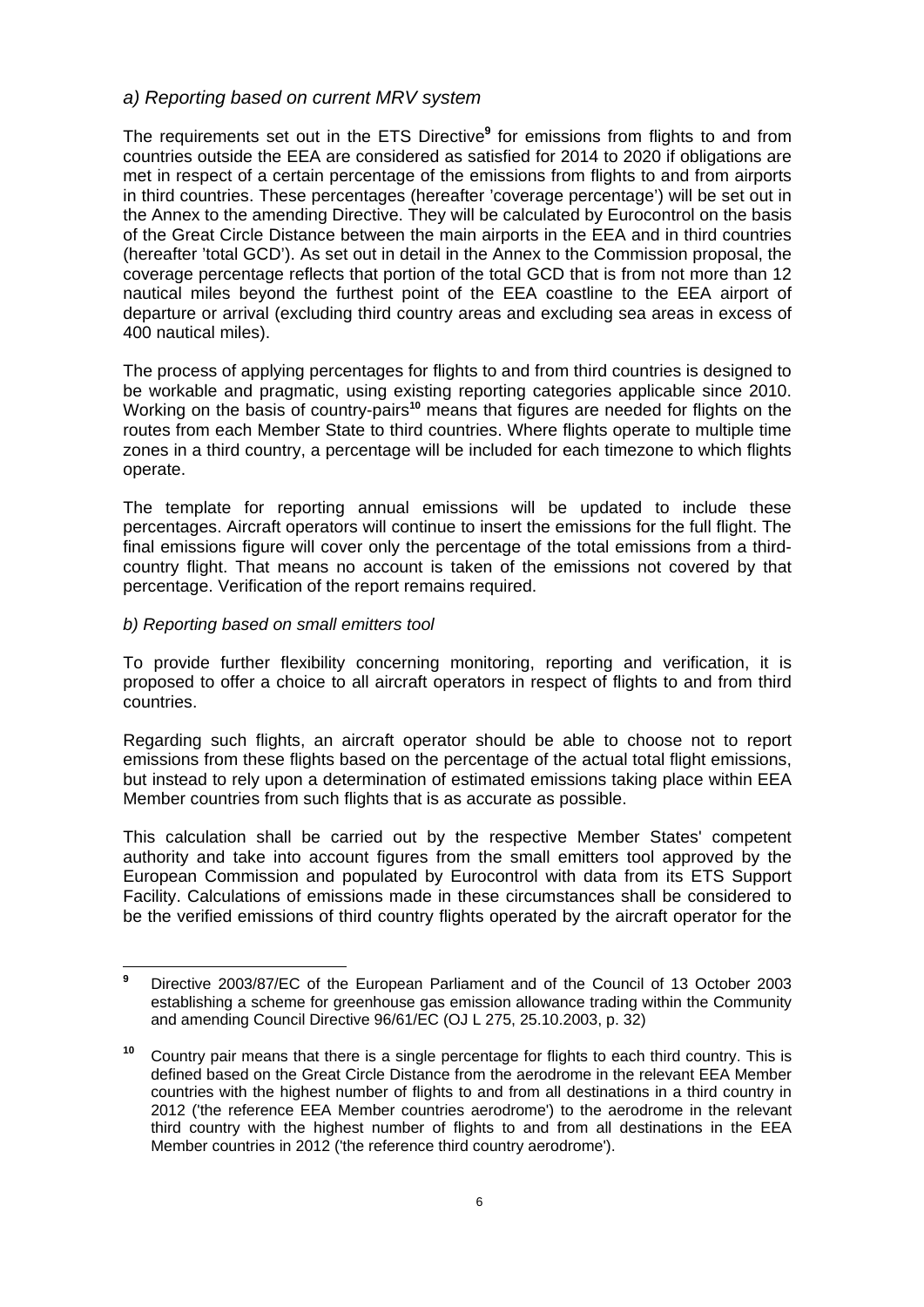purposes of Articles 11a, 12, 14 and 28a of the 2003 ETS Directive. That means no verification is needed for these flights.

## **16. Are new exemptions proposed for small emitters?**

*a) Small non-commercial aircraft operators emitting less than 1 000 tonnes per year* 

An additional simplification in the proposal is that no enforcement action will be taken regarding non-commercial aircraft operators emitting less than 1000 tonnes of  $CO<sub>2</sub>$  per annum.

This is expected to reduce the number of aircraft operators regulated by Member States by around 2,200, representing 0.2% of emissions. Alongside other measures being taken to simplify adminstration for small aircraft operators, this is a significant lightening of administrative tasks for aircraft operators and for Member States' competent authorities, in line with the EU's Better Regulation agenda.

#### *b) Small aircraft operators emitting less than 25 000 tonnes per year*

As of 2013, small operators – whether commercial or non-commercial – emitting less than 25 000 tonnes of  $CO<sub>2</sub>$  per year can use simplified procedures.

By way of derogation from Articles 3g, 12, 15 and 18a of the ETS Directive, where an aircraft operator has total annual emissions lower than 25 000 tonnes, its emissions shall be considered to be verified if determined using the small emitters tool approved by the European Commission and populated by Eurocontrol with data from its ETS Support Facility.

*c) Small non-commercial aircraft operators emitting less than 25 000 tonnes per year* 

In addition, Member States may implement further simplified procedures for small noncommercial aircraft operators as long as there is no less accuracy than the small emitters tool provides.

#### **FREE ALLOWANCES**

### **17. How is the number of free allocations adjusted?**

The number of free allowances will be reduced in proportion to distances not covered on flights to and from third countries.

Reduction in free allocations for a flight to and from a third country =

*= (100% minus coverage percentage) multiplied by the benchmark multiplied by verified 2010 tonne kilometre (tkm) reported for flights to and from this third country.* 

The sum of these reductions will be deducted from the free allocations calculated by the Member States in 2011.

Member States will have to recalculate the free allocations for the year 2013 and the years 2014 to 2020 (according to different scopes as explained in questions 7 and 11.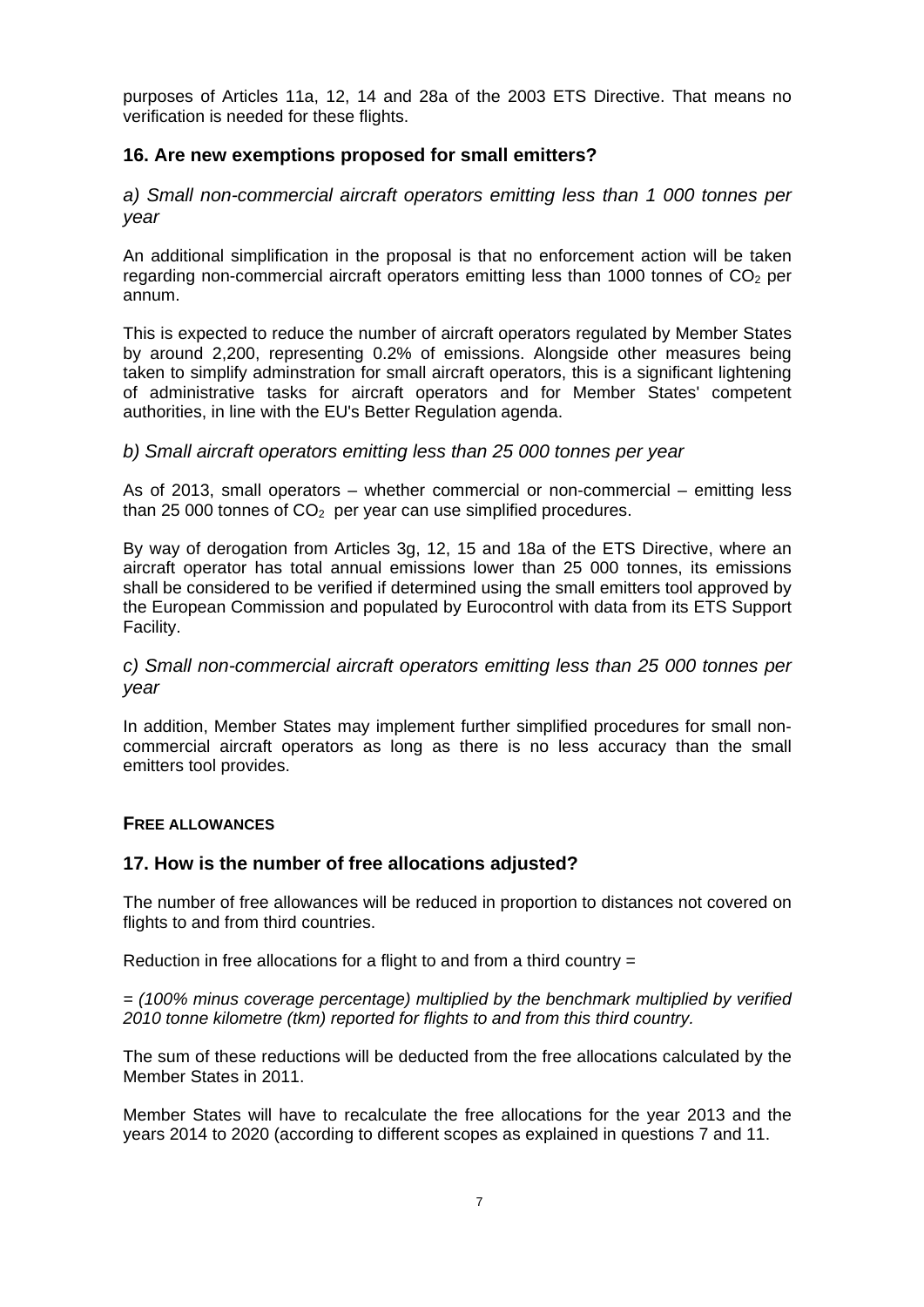## **18. To which extent can aircraft operators surrender CERs and ERUs from 2013 to 2020?**

Article 11a of the 2003 ETS Directive allows aircraft operators to use CERs**<sup>11</sup>** and ERUs**<sup>12</sup>** up to an amount corresponding to a percentage, which shall not be set below 1.5 %, of their verified emissions during the period from 2013 to 2020.

#### **NUMBER OF ALLOWANCES TO BE AUCTIONED AND AUCTIONING SHARES**

### **19. What effect does the proposal have on the total number of aviation allowances to be auctioned?**

The percentage of aviation allowances to be auctioned remains at 15% as laid down in Article 3d of the ETS Directive. The proposal foresees that Member States will auction a number of aviation allowances that is reduced in proportion to the reduction in the total number of aviation allowances issued. Consequently, a lower quantity of aviation allowances will be auctioned for 2013 and 2014 to 2020, which proportionately reflects the lower number of total aviation allowances in circulation.

#### **20. What effect does the proposal have on the Member States' auctioning shares?**

The proposal foresees that the number of allowances to be auctioned by each Member State in respect of 2013 and 2014 to 2020 shall be reduced to correspond with its share of attributed aviation emissions resulting from the application of the reduced coverage of emissions from flights to and from third countries.

#### **21. What does this change mean in respect of auctioning volumes and calendars?**

The auctions of aviation allowances will be adjusted to reflect the lower volume of aviation allowances that will be auctioned for the years 2013 to 2020.

Further news on the timing of the auctions will be published through [regulatory updates](http://ec.europa.eu/clima/news/news_archives_en.htm) on the DG CLIMA website.

#### **REVIEW IN 2016**

 $\overline{a}$ 

#### **22. What will happen when the global MBM is agreed in 2016?**

Following the 2016 ICAO Assembly, the Commission will report to the European Parliament and the Council on the actions to implement the global market-based measure to apply to emissions from 2020, together with proposals as appropriate.

After the 2016 ICAO Assembly, the ETS Directive should be amended as appropriate to provide for the implementation of the global MBM. The global MBM should, in terms of the recognition of early action called for by the International Air Transport Association (IATA), take into account offsetting of emissions outside the aviation sector under the

**<sup>11</sup>** Certified Emission Reductions from the Kyoto Protocol's Clean Development Mechanism

**<sup>12</sup>** Emission Reduction Units from the Kyoto Protocol's Joint Implementation mechanism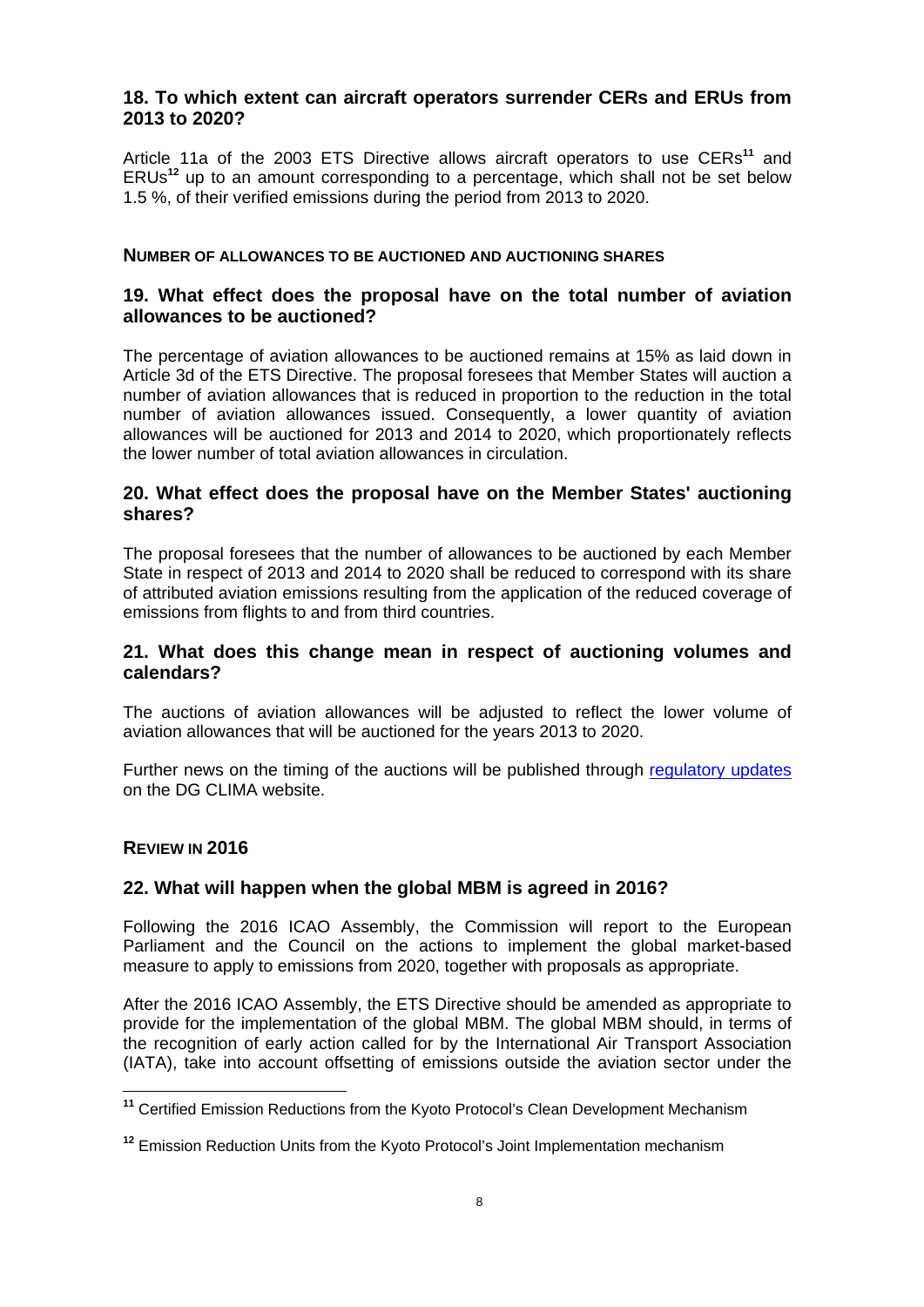EU ETS as well as emission reductions within the sector. Paragraph 26 of ICAO Resolution A38/17-2 calls for these emission reductions to be reported to ICAO.

In the event that a global measure did not apply from 2020, that report to the European Parliament and Council would consider the appropriate scope for coverage of emissions from activities to and from third countries in the continued absence of such a global measure. In its report, the Commission will also consider solutions to other issues that may arise in the application of this derogation, while preserving equal treatment for all operators on the same route.

#### **FURTHER INFORMATION:**

[Reducing emissions from aviation](http://ec.europa.eu/clima/policies/transport/aviation/index_en.htm) 

[The EU Emissions Trading System](http://ec.europa.eu/clima/policies/ets/index_en.htm)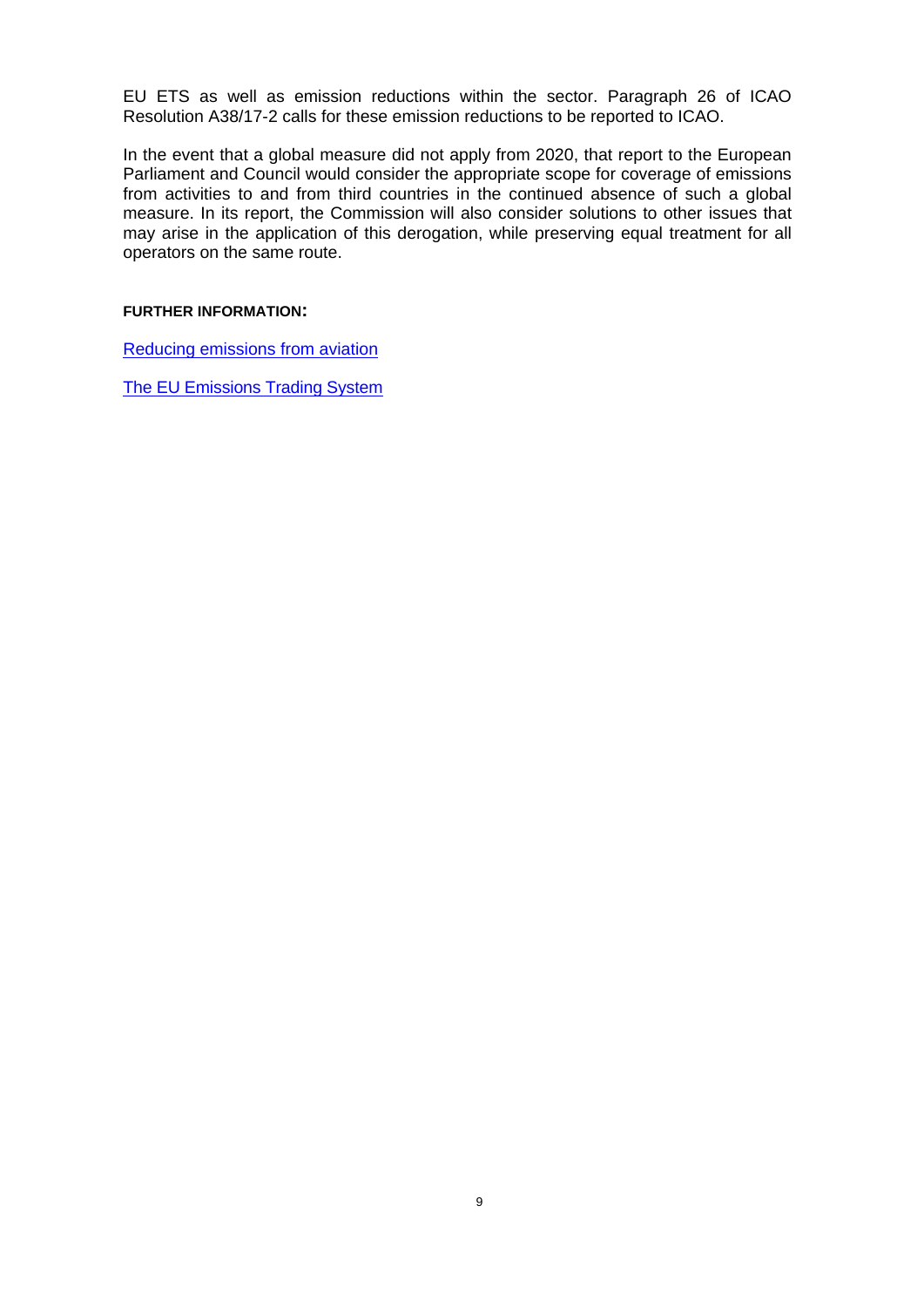# **EU ETS coverage 2014 to 2020**

| To aerodromes in<br>from aerodromes in                                                                       | EEA (but not outermost<br>regions) | Outermost regions of<br><b>EEA Member countries</b> | Third countries with a<br>share of more than 1 %<br>in international aviation | High- and upper-<br>middle-income<br>countries with a share<br>of less than 1 % in<br>international aviation | Lower-middle- and low-<br>income countries with a<br>share of less than 1 %<br>in international aviation | Overseas countries and<br>territories of EEA<br>Member countries |
|--------------------------------------------------------------------------------------------------------------|------------------------------------|-----------------------------------------------------|-------------------------------------------------------------------------------|--------------------------------------------------------------------------------------------------------------|----------------------------------------------------------------------------------------------------------|------------------------------------------------------------------|
| EEA (but not outermost<br>regions)                                                                           | 100 %                              | 100 %                                               | Proportional                                                                  | Proportional                                                                                                 | 0%                                                                                                       | 0%                                                               |
| Outermost regions of<br><b>EEA Member countries</b>                                                          | 100 %                              | 100 %                                               | 0%                                                                            | 0%                                                                                                           | 0%                                                                                                       | 0%                                                               |
| Third countries with a<br>share of more than 1 %<br>in international aviation                                | Proportional                       | 0%                                                  | n.a.                                                                          | n.a.                                                                                                         | n.a.                                                                                                     | n.a.                                                             |
| High- and upper-<br>middle-income<br>countries with a share<br>of less than 1 % in<br>international aviation | Proportional                       | 0%                                                  | n.a.                                                                          | n.a.                                                                                                         | n.a.                                                                                                     | n.a.                                                             |
| Lower-middle- and low-<br>income countries with a<br>share of less than 1 %<br>in international aviation     | 0%                                 | 0%                                                  | n.a.                                                                          | n.a.                                                                                                         | n.a.                                                                                                     | n.a.                                                             |
| Overseas countries and<br>territories of EEA<br>Member countries                                             | 0%                                 | 0%                                                  | n.a.                                                                          | n.a.                                                                                                         | n.a.                                                                                                     | n.a.                                                             |

Proportional = Emissions coverage in proportion to distance within European Regional Airspace (as defined in the Annex to the Commission proposal)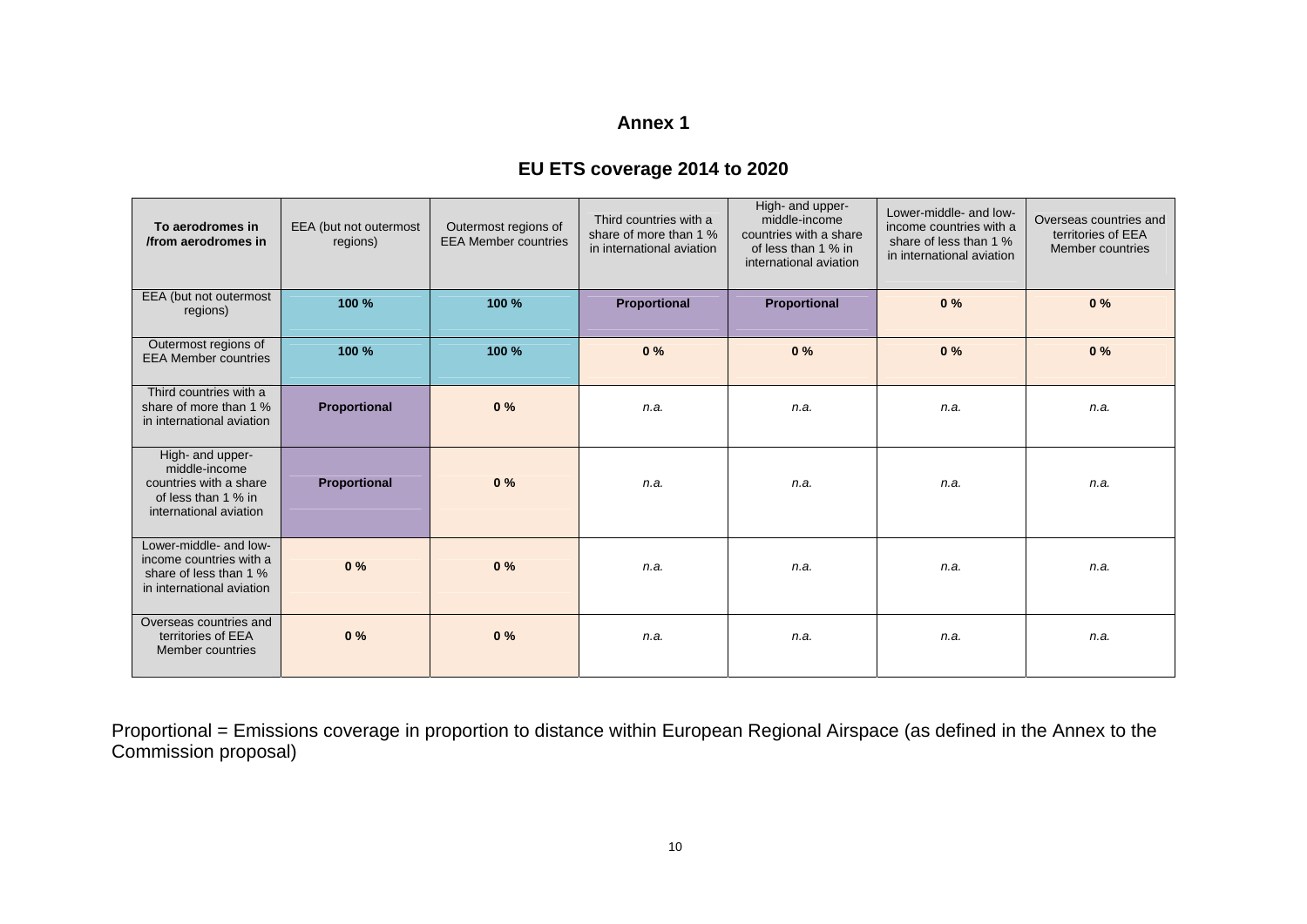# **EU ETS coverage 2013**

| To aerodromes in<br>/from aerodromes in                                                                      | EEA (but not outermost<br>regions) | Outermost regions of<br><b>EEA Member countries</b> | Third countries with a<br>share of more than 1 %<br>in international aviation | High- and upper-<br>middle-income<br>countries with a share<br>of less than 1 % in<br>international aviation | Lower-middle- and low-<br>income countries with a<br>share of less than 1 %<br>in international aviation | Overseas countries and<br>territories of EEA<br>Member countries |
|--------------------------------------------------------------------------------------------------------------|------------------------------------|-----------------------------------------------------|-------------------------------------------------------------------------------|--------------------------------------------------------------------------------------------------------------|----------------------------------------------------------------------------------------------------------|------------------------------------------------------------------|
| EEA (but not outermost<br>regions)                                                                           | 100 %                              | 100 %                                               | 0%                                                                            | 0%                                                                                                           | 0%                                                                                                       | 0%                                                               |
| Outermost regions of<br><b>EEA Member countries</b>                                                          | 100 %                              | 100 %                                               | 0%                                                                            | 0%                                                                                                           | 0%                                                                                                       | 0%                                                               |
| Third countries with a<br>share of more than 1 %<br>in international aviation                                | 0%                                 | 0%                                                  | n.a.                                                                          | n.a.                                                                                                         | n.a.                                                                                                     | n.a.                                                             |
| High- and upper-<br>middle-income<br>countries with a share<br>of less than 1 % in<br>international aviation | 0%                                 | 0%                                                  | n.a.                                                                          | n.a.                                                                                                         | n.a.                                                                                                     | n.a.                                                             |
| Lower-middle- and low-<br>income countries with a<br>share of less than 1 %<br>in international aviation     | 0%                                 | 0%                                                  | n.a.                                                                          | n.a.                                                                                                         | n.a.                                                                                                     | n.a.                                                             |
| Overseas countries and<br>territories of EEA<br>Member countries                                             | 0%                                 | 0%                                                  | n.a.                                                                          | n.a.                                                                                                         | n.a.                                                                                                     | n.a.                                                             |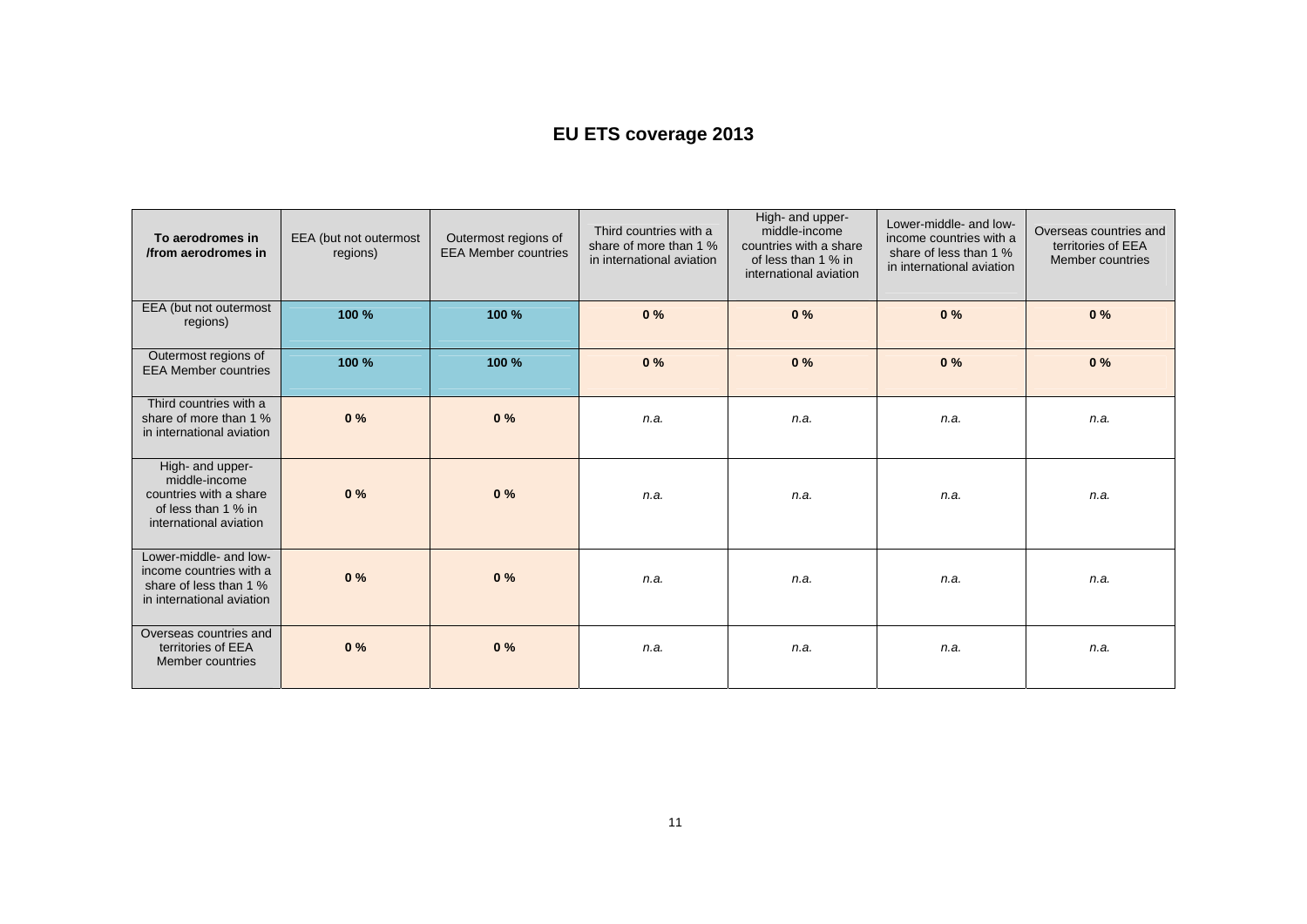# **List of the outermost regions of the EEA**<sup>13</sup>

The territorial scope of the EEA includes the following outermost regions:

| <b>ES</b> | Canary Islands, Ceuta, Melilla                                  |
|-----------|-----------------------------------------------------------------|
| FI        | Aland Islands                                                   |
| <b>FR</b> | French Guiana, Guadeloupe, Martinique,<br>Réunion, Saint Martin |
| PT.       | Azores, Madeira                                                 |
| <b>NO</b> | Jan Mayen                                                       |
| UK        | Gibraltar                                                       |

 $13$ **<sup>13</sup>** See also section 2.1.1. of the Guidance on the implementation of Decision No 377/2013/EU, [http://eur-lex.europa.eu/LexUriServ/LexUriServ.do?uri=OJ:C:2013:289:](http://eur-lex.europa.eu/LexUriServ/LexUriServ.do?uri=OJ:C:2013:289:0001:0007:EN:PDF)0001:0007:EN:PDF. Please note that Mayotte will become an outermost region with effect of 1<sup>st</sup> January 2014.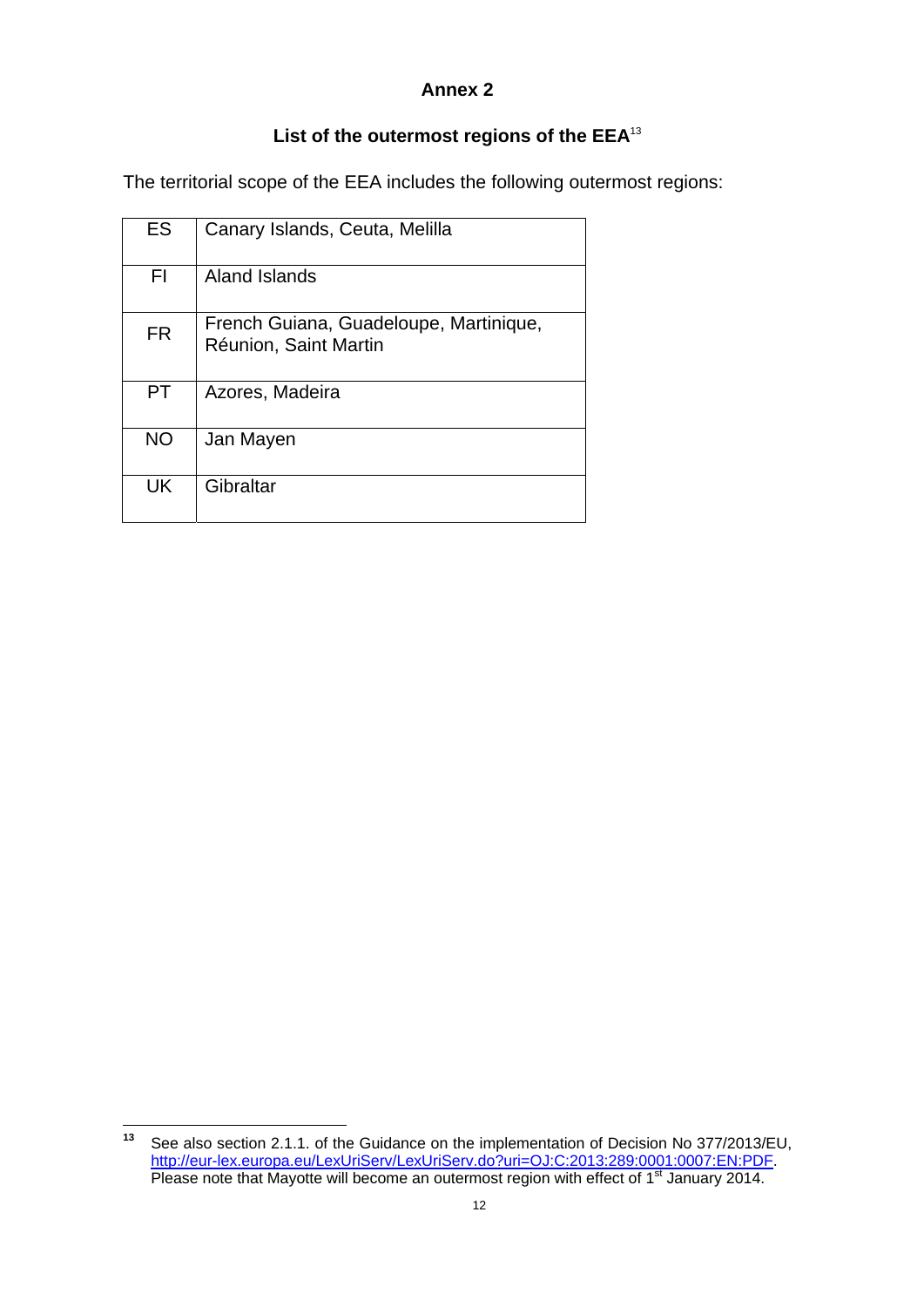## **List of overseas countries and territories of EEA Member countries**<sup>14</sup>

These countries and territories belong to EEA Member countries but are not part of the EEA:

| Greenland                             | <b>Faroe Islands</b>                         |
|---------------------------------------|----------------------------------------------|
| <b>French Polynesia</b>               | Saint Barthélemy                             |
| Mayotte                               | Saint Pierre and Miquelon                    |
| New Caledonia                         | <b>Wallis and Futuna</b>                     |
| Aruba                                 | <b>Sint Eustatius</b>                        |
| <b>Bonaire</b>                        | Curaçao                                      |
| Saba                                  | <b>Sint Maarten</b>                          |
| Svalbard                              |                                              |
| Anguilla                              | Jersey                                       |
| Bermuda                               | Montserrat                                   |
| <b>British Antarctic Territory</b>    | Pitcairn, Henderson, Ducie and Oeno Islands  |
| <b>British Indian Ocean Territory</b> | Saint Helena                                 |
| <b>British Virgin Islands</b>         | Ascension and Tristan da Cunha               |
| Cayman Islands                        | South Georgia and the South Sandwich Islands |
| <b>Falkland Islands</b>               | <b>Turks and Caicos Islands</b>              |
| <b>Bailiwick of Guernsey</b>          | Akrotiri                                     |
| Isle of Man                           | <b>Dhekelia</b>                              |

 $\overline{a}$ **<sup>14</sup>** See also section 2.1.2. of the Guidance on the implementation of Decision No 377/2013/EU for a list of overseas' countries and territories: [http://eur](http://eur-lex.europa.eu/LexUriServ/LexUriServ.do?uri=OJ:C:2013:289:0001:0007:EN:PDF)[lex.europa.eu/LexUriServ/LexUriServ.do?uri=OJ:C:2013:289:0001:0007:EN:PDF.](http://eur-lex.europa.eu/LexUriServ/LexUriServ.do?uri=OJ:C:2013:289:0001:0007:EN:PDF) Please note that Mayotte will become an outermost region with effect of 1<sup>st</sup> January 2014.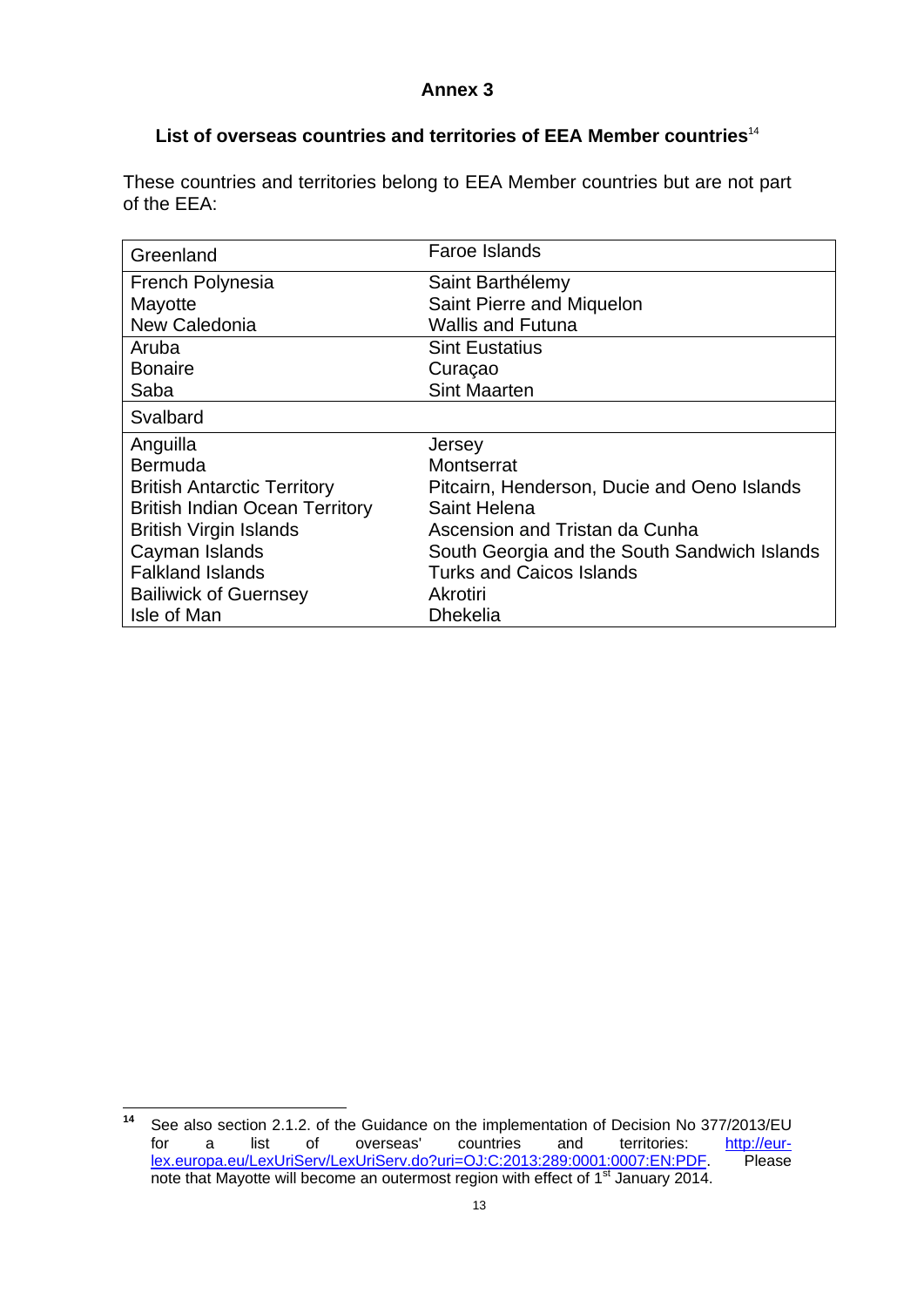

**Coverage of flights between aerodromes in the EEA and aerodromes in third countries**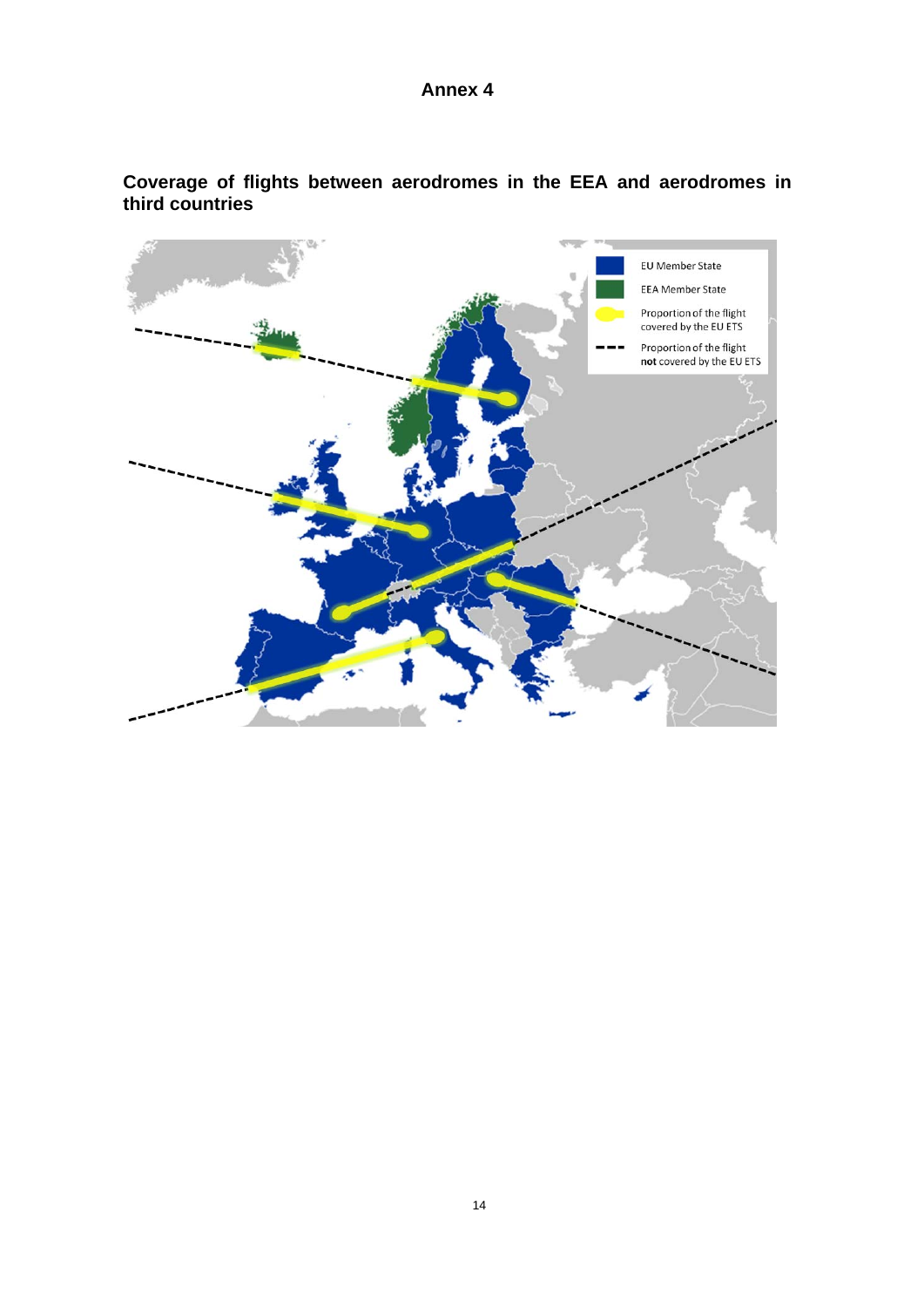## **Provisional list of countries referred to in recital 10 and the Annex to Commission proposal COM(2013)722 to amend Directive 2003/87/EC, to/from which it is proposed that routes be exempted from the EU ETS for the period from 2014 to 2020**

This list is based on Annex II of the EU's Generalised System of Preferences (GSP) Regulation No 978/2012**<sup>15</sup>** which lists the GSP beneficiary countries of the general arrangement referred to in point (a) of Article 1(2) of this Regulation.

This list does not include GSP beneficiary countries whose share of total revenue ton kilometres of international civil aviation activities is more than 1% according to ICAO statistics**<sup>16</sup>**, nor countries to which there are no direct flights to or from airports located in the European Economic Area.

| Afghanistan              | Madagascar            |
|--------------------------|-----------------------|
| Angola                   | Malawi                |
| Armenia                  | <b>Maldives</b>       |
| Bangladesh               | Mali                  |
| <b>Benin</b>             | Mauritania            |
| <b>Bhutan</b>            | Mongolia              |
| <b>Bolivia</b>           | Mozambique            |
| <b>Burkina Faso</b>      | Myanmar               |
| <b>Burundi</b>           | <b>Nepal</b>          |
| Cambodia                 | Nicaragua             |
| Cape Verde               | <b>Niger</b>          |
| Central African Republic | Nigeria               |
| Chad                     | Pakistan              |
| Colombia                 | Panama                |
| Comoros                  | Paraguay              |
| Congo, Dem. Rep          | Peru                  |
| Congo, Rep.              | Philippines           |
| Costa Rica               | Rwanda                |
| Djibouti                 | São Tomé and Principe |

 $\overline{a}$ **<sup>15</sup>** Regulation (EU) No 978/2012 of 25 October 2012 applying a scheme of generalised tariff preferences and repealing Council Regulation (EC) No 732/2008, OJ L 303, 31.10.2012, p. 1, [http://trade.ec.europa.eu/doclib/do](http://trade.ec.europa.eu/doclib/docs/2012/october/tradoc_150025.pdf)cs/2012/october/tradoc\_150025.pdf, and

Commission delegated Regulation (EU) No 154/2013 of 18 December 2012 amending Annex II to Regulation (EU) No 978/2012 of the European Parliament and of the Council applying a scheme of generalised tariff preferences, OJ L 48, 21.2.2013, p.1, [http://eur](http://eur-lex.europa.eu/LexUriServ/LexUriServ.do?uri=OJ:L:2013:048:0001:0004:en:PDF)[lex.europa.eu/LexUriServ/LexUriServ.do?uri=OJ:L:2013:048:0001:0004:en:PDF.](http://eur-lex.europa.eu/LexUriServ/LexUriServ.do?uri=OJ:L:2013:048:0001:0004:en:PDF) 

**<sup>16</sup>** The ICAO list of countries ranked by shares of international aviation activity can be found on [http://www.icao.int/publications/Documents/10001\\_en.pdf, Table 5 on page 88.](http://www.icao.int/publications/Documents/10001_en.pdf)